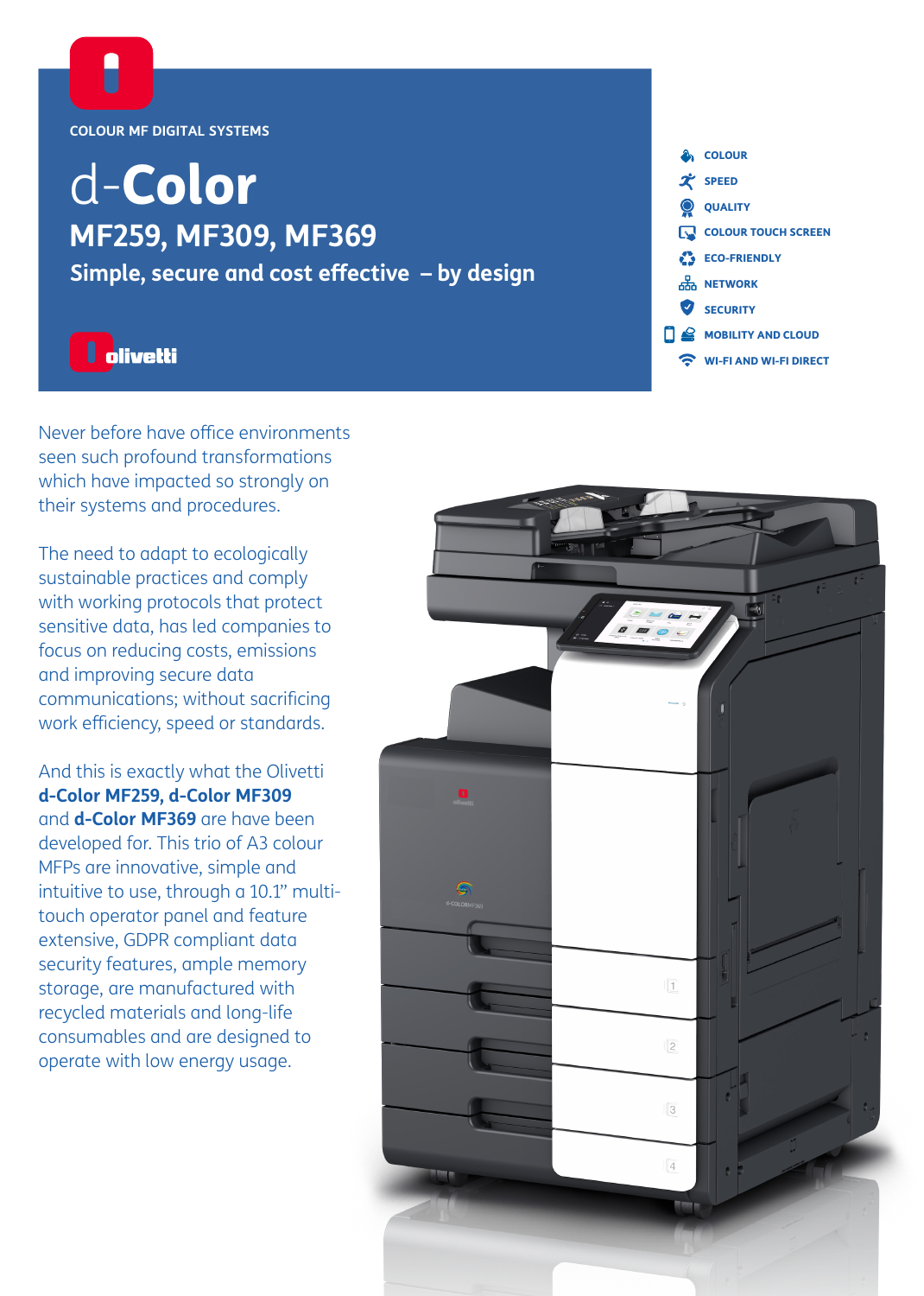| 10.1" TOUCH SCREEN GIVING ACCESS TO ALL FUNCTIONS WITHOUT THE REQUIREMENT OF ACTUAL KEYS                                                 |
|------------------------------------------------------------------------------------------------------------------------------------------|
| STANDARD PRINTING RESOLUTION DELIVERY 1,200 X 1,200 DPI, WITH PAPER FORMAT RANGE A6 TO SRA3                                              |
| 8 GB RAM MEMORY AS STANDARD, NO ADDITIONAL MEMORY EXPANSION INSTALLATION REQUIRED                                                        |
| 256 GB SSD MEMORY (TECHNOLOGY CUTS DATA ACCESS TIMES SIGNIFICANTLY) WITH DATA ENCRYPTION<br>AND OVERWRITING COMPLIANT WITH ISO/IEC 15408 |
| COMPLETE SUITE OF OPTIONS FOR SCANNING, FINISHING AND PAPER DRAWERS TO REACH A MAX CAPACITY OF 6,650 SHEETS                              |
| NEW BITDEFENDER® ANTIVIRUS FOR SCANNING INPUT/OUTPUT DATA IN REAL-TIME (OPTIONAL)                                                        |
| <b>HIGH COLOUR SCANNING THROUGHPUT REACHING 200 IPM</b>                                                                                  |
| NEW FORMULA TONER WITH LOWER MELTING TEMPERATURE                                                                                         |
| <b>IMPROVED RELIABILITY AND LOWER ENVIRONMENTAL IMPACT</b>                                                                               |
|                                                                                                                                          |

## d-Color **MF259, MF309, MF369**

**olivetti** 



*New 10.1" multi-touch operator panel, which can vibrate to provide greater touch sensitivity d-Color MF309 with DF-714+PC-416+LU-302+RU-513+FS-536SD*



## **EFFICIENCY AND SECURITY**

The d-Color MF259, d-Color MF309 and d-Color MF369 boast an intuitive user interface with a 10.1" touch screen. Physical keys are no longer present, although a traditional keypad is available as an option. The user operates tasks on the touch panel which has an innovative vibration feature for added touch sensitivity.

For improved efficiency and shorter response times, these models are provided with a generous 8 GB RAM memory and 256 GB SSD memory as standard. Warm-up time is greatly reduced to as little as 13 seconds while scanning speeds of the new DF-714

Dual Scan feeder reach 100 ipm in simplex and 200 ipm in duplex.

The life-time of drums and developer units has been extended considerably, contributing towards limiting the number of routine maintenance calls needed, resulting in the reduction of running costs.

Another interesting development is that these models are the first within the Olivetti range to feature an antivirus application (as an option), enabling jobs to be scanned in real-time to prevent potentially harmful virus attacks. Scanning of user mailboxes and SMB/system folders can be performed manually or automatically scheduled.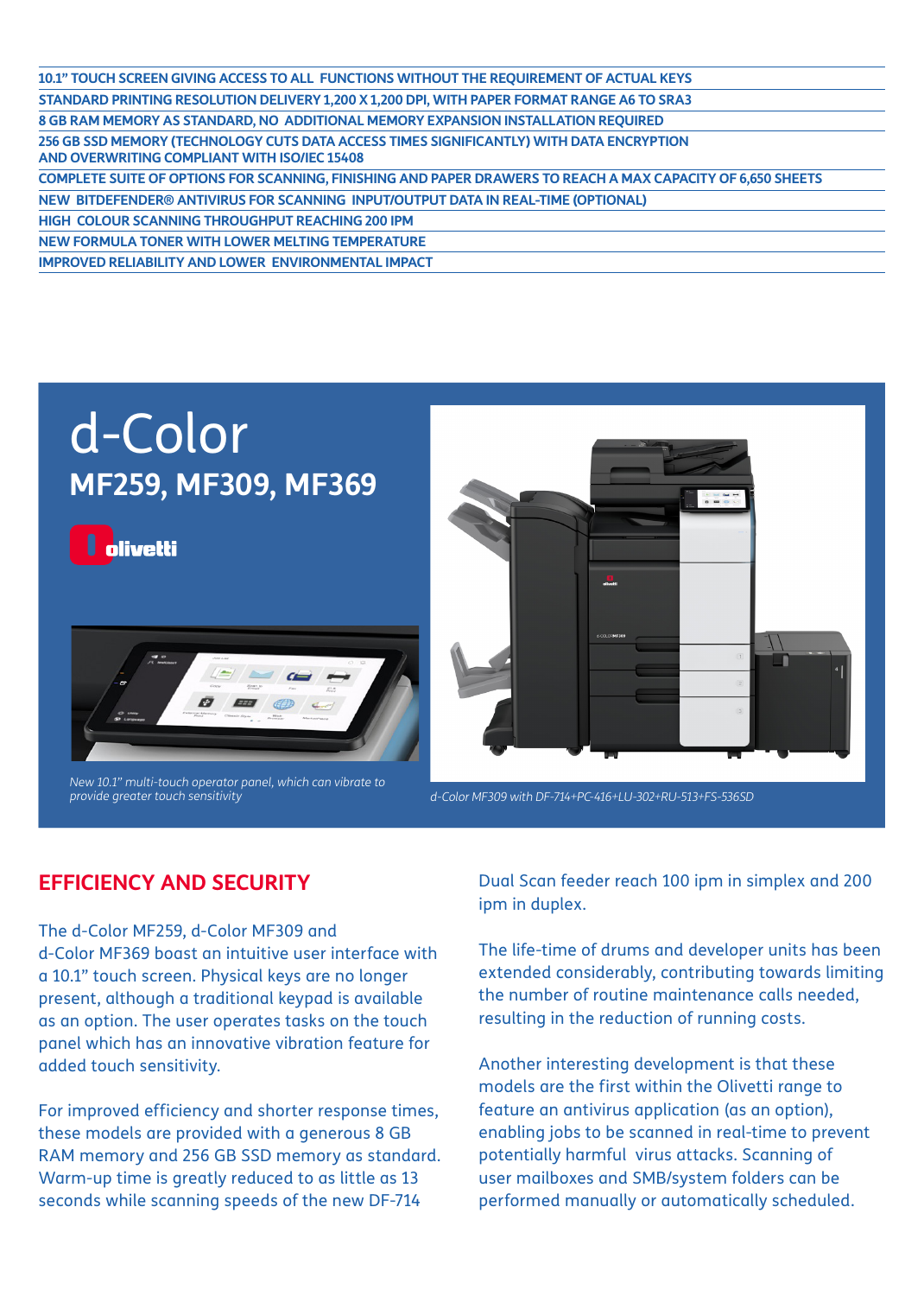## **CONFIGURATION CHART**



#### **OPTIONS ALPHABETIC LISTING**

| <b>AU-102</b>   | <b>Biometric Authentication Device</b>                                                   | <b>LK-107</b>   | <b>Unicode Printing Font</b>                                 |
|-----------------|------------------------------------------------------------------------------------------|-----------------|--------------------------------------------------------------|
| BT-C1e          | <b>Banner Paper Feed Tray</b>                                                            | <b>LK-108</b>   | <b>OCR A and B Font Support</b>                              |
| <b>CU-102</b>   | <b>Air Filter</b>                                                                        | <b>LK-110v2</b> | Format Converter, including DOCX, XLSX and PDF/A             |
| <b>DF-632</b>   | <b>Originals Reverse ADF, 100-sheet capacity</b>                                         | <b>LK-111</b>   | <b>ThinPrint® Client</b>                                     |
| <b>DF-714</b>   | <b>Originals Single ADF, 100-sheet capacity</b>                                          | <b>LK-114</b>   | <b>Pull-Printing / Follow-me Print Solution</b>              |
| <b>DK-516</b>   | <b>Desk for use instead of Paper Drawers</b>                                             | <b>LK-115v2</b> | <b>Trusted Platform Module for Encrypted Data Protection</b> |
| <b>EK-608</b>   | <b>USB Kit for optional External Keypad Connection</b>                                   | <b>LK-116</b>   | Antivirus Bitdefender <sup>®</sup> real-time Data Scanning   |
| <b>EK-609</b>   | <b>USB Kit for optional External Keypad and Bluetooth Connections</b>                    | <b>MK-735</b>   | <b>Card Reader Internal Mount Rack</b>                       |
| <b>FK-514</b>   | <b>Super G3 Fax Card</b>                                                                 | OC-511          | <b>Scan Bed Cover</b>                                        |
| <b>FS-533</b>   | Integrated Finisher, 500-sheet, Stapling up to 50 sheets                                 | <b>PC-116</b>   | One A3/A4 Universal Paper Drawer, 500-sheet                  |
| <b>FS-536</b>   | External Finisher, 3,300-sheet, Stapling up to 50 sheets                                 | <b>PC-216</b>   | Two A3/A4 Universal Paper Drawers, 500-sheet (each)          |
| <b>FS-536SD</b> | External Finisher, 3,300-sheet, Stapling up to 50 sheets, Booklet-making up to 20 sheets | <b>PC-416</b>   | A4 Paper Drawer, 2500-sheet                                  |
| <b>KH-102</b>   | <b>USB Keypad Rack</b>                                                                   | <b>PK-519</b>   | 2/4 Hole-punch for FS-533                                    |
| <b>KP-102</b>   | <b>Touch Screen Keypad</b>                                                               | <b>PK-520</b>   | 2/4 Hole-punch for FS-536/FS-536SD                           |
| $IC-420$        | <b>Fiery Print Controller</b>                                                            | <b>RU-513</b>   | Relay Unit for FS-536/FS-536SD                               |
| <b>JS-506</b>   | <b>Job Separator instead of Finishers</b>                                                | <b>SC-509</b>   | <b>Originals Copy Prevention Kit with Security Pattern</b>   |
| $LC-302$        | High Capacity Side Drawer, 3,000-sheets, A4 format                                       | <b>UK-115</b>   | <b>Fiery IC-420 Controller Interface Card</b>                |
| LK-102v3        | Conversion to PDF/A (1b), encrypted PDF and Digital Signature                            | <b>UK-221</b>   | <b>LAN Wireless and LAN Access Point</b>                     |
| <b>LK-105v4</b> | OCR Conversion to Searchable PDF format and PPTX                                         | $VI-516$        | Video interface for Fiery IC-420 Controller                  |
| <b>LK-106</b>   | <b>Barcode Printing Font</b>                                                             | <b>WT-506</b>   | <b>Card Reader External Mounting Rack</b>                    |
|                 |                                                                                          |                 |                                                              |